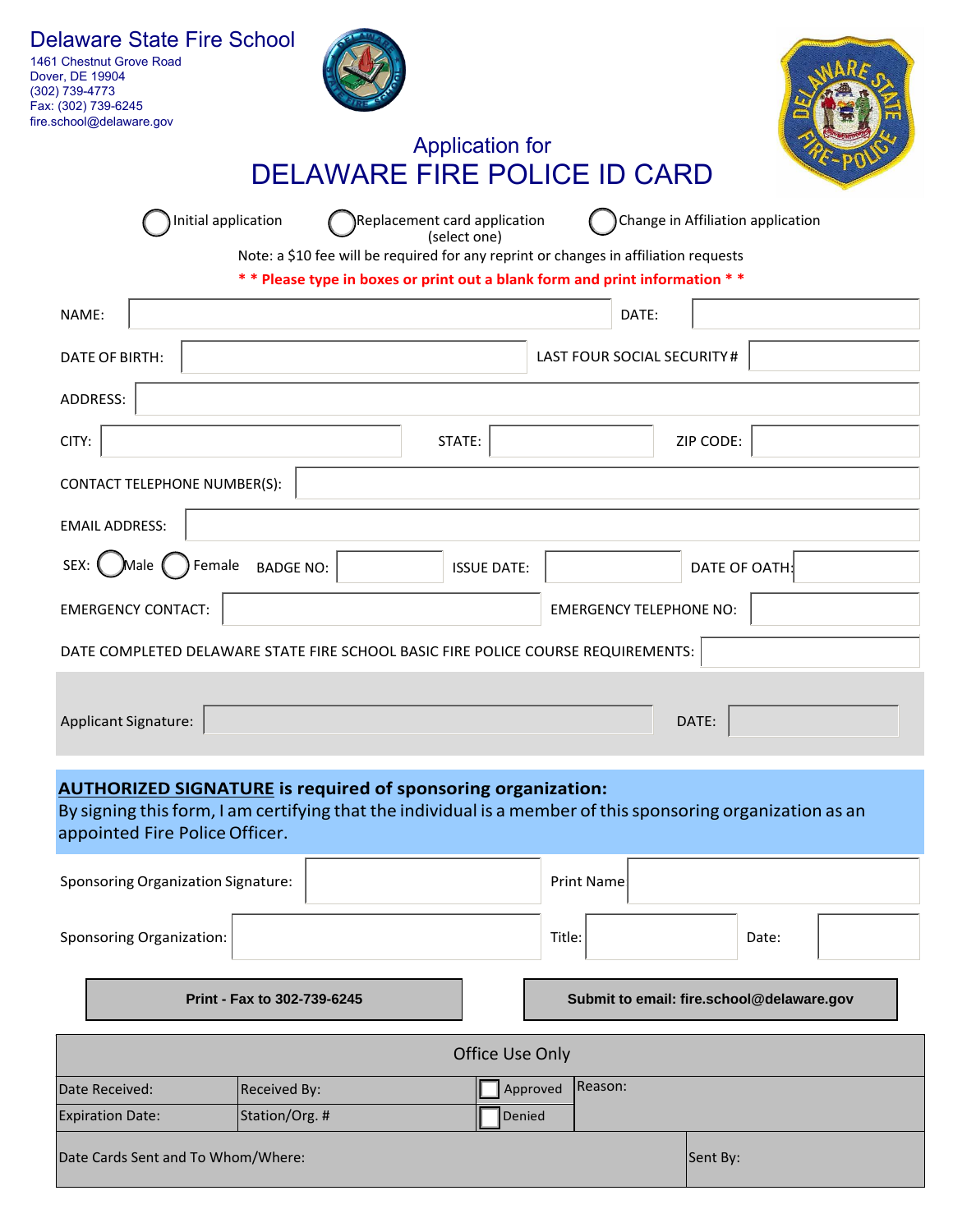

**Delaware Fire Service Center 1461 Chestnut Grove Road Dover, Delaware 19904 Phone: (302) 739-4773 Fax: (302) 739-6245 Email: fire.school@delaware.gov** 



## **ID ONLINE PHOTO SUBMISSION:**

The Delaware State Fire School collects photographs from persons for an Instructor ID Card, Staff ID Card, Fire Police ID Card, or future EMT Certification Card while attending the Emergency Medical Technician class or the EMT Reciprocity class. You should have received an email for request of your photograph.

Please take a picture of yourself and email it to us as an attachment. Photo requirements and tips are outlined below. Please include your full, proper name and your birthdate in the email so we can reference the proper record to attach the photograph to in our recordkeeping system.

ID cards that have building access will not be mailed (Instructor and Staff ID cards only). They must be picked up at our office.

## **PHOTO REQUIREMENTS AND TIPS:**

The fastest and simplest method is to use your cellphone to snap a picture of yourself in front of a white type of wall. We will do the cropping so don't worry about the size of the photo. Your picture must be in .JPG format.

Pictures must be a recent color photo showing your head and shoulders, no older than six months.

You must be facing forward (no sideways-facing shots or side profiles), in front of a plainwhite or off-white background.

Your background must not have any other objects showing or your photo will not be accepted.

No sunglasses, hats, funny faces, etc. are permitted in the photo. Headpieces are acceptable if worn for religious purposes.

There can be no borders on the photo.

The picture must clearly identify you (not blurry), and be of good quality.

Please do not upload copyrighted photos.